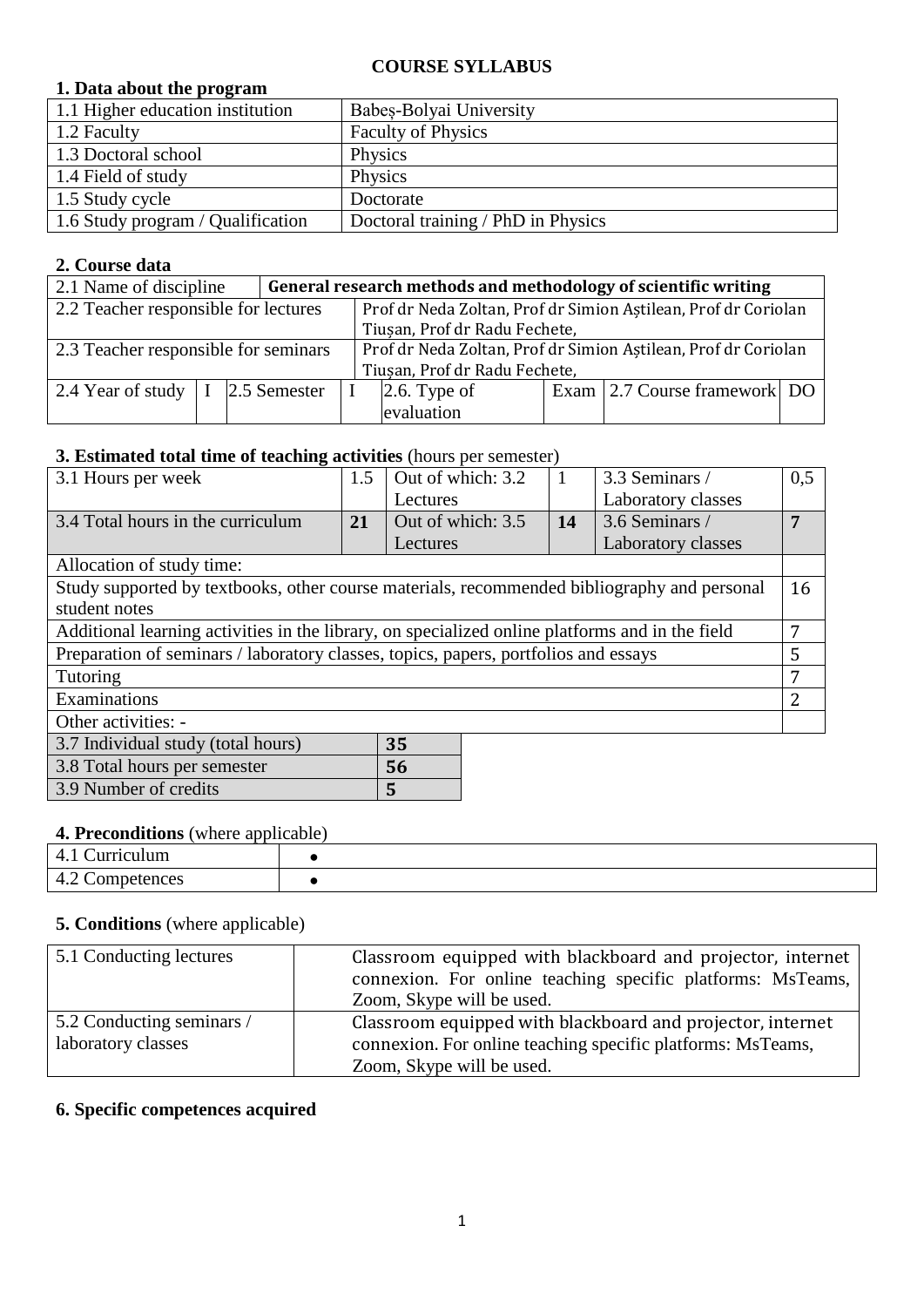| 1. Knowledge of scientific research methodologies.<br>2. Knowledge of methodologies for writing scientific papers.<br>3. Knowledge of the major implications of ethics in scientific research.<br>4. Ability to communicate scientific ideas.<br>1. Ability to use scientific research methodologies in other related fields.<br>2. Using methodologies for developing scientific papers in new contexts.<br>3. Use of knowledge in debates on current issues of ethics and academic integrity. |
|-------------------------------------------------------------------------------------------------------------------------------------------------------------------------------------------------------------------------------------------------------------------------------------------------------------------------------------------------------------------------------------------------------------------------------------------------------------------------------------------------|
|-------------------------------------------------------------------------------------------------------------------------------------------------------------------------------------------------------------------------------------------------------------------------------------------------------------------------------------------------------------------------------------------------------------------------------------------------------------------------------------------------|

# **7. Course objectives** (based on the acquired competencies grid)

| 7.1 The general<br>objective of the<br>course | Knowledge and assimilation of scientific<br>1.<br>research<br>methodologies and elaboration of scientific papers in the specific<br>area of Physics.<br>2. Development of critical thinking, scientific communication skills,<br>logical argumentation, and cross-disciplinary thinking                                                                                                                                                                                                                                                                                                                                                                                                                                                                                                                                                                                                                                |  |
|-----------------------------------------------|------------------------------------------------------------------------------------------------------------------------------------------------------------------------------------------------------------------------------------------------------------------------------------------------------------------------------------------------------------------------------------------------------------------------------------------------------------------------------------------------------------------------------------------------------------------------------------------------------------------------------------------------------------------------------------------------------------------------------------------------------------------------------------------------------------------------------------------------------------------------------------------------------------------------|--|
| 7.2 Specific<br>objectives                    | - To know the specific aspects of scientific research activities in the<br>field of Physics.<br>- To know the stages of elaboration and development of some<br>scientific research activities.<br>- To know the main Scientometric indicators and to know how to<br>access the main databases of the scientific literature.<br>- To strengthen the ethical responsibility of doctoral students.<br>- To know and assimilate the methodology of elaborating scientific<br>papers (thesis, memoirs, papers, oral presentations, posters).<br>- To know and assimilate the methodology of elaborating scientific<br>research projects.<br>- To assimilate competences regarding the rigorous, clear and<br>attractive graphic presentation of the research results (scientific<br>dissemination issues).<br>- To contribute to the broadening of the horizon of knowledge and<br>scientific culture of doctoral students. |  |

## **8. Content**

| 8.1 Lectures                                              | Teaching methods  | Comments (no of hours) |
|-----------------------------------------------------------|-------------------|------------------------|
| Introduction to the field of Scientometry.                |                   |                        |
| Scientometric indicators. Impact factor. Hirsch Index.    |                   |                        |
| Other classifications.                                    |                   |                        |
| Accessing specific databases of scientific literature and |                   |                        |
| bibliographic resources (En-formation, Scopus, ISI        |                   |                        |
| Web of Knowledge, etc.)                                   |                   |                        |
| Methodology of scientific articles writing (scientific    |                   |                        |
| writing): the structure and content of the manuscript,    |                   |                        |
| the ethics of the co-author, the Acknowledgements, the    |                   | 2                      |
| Cover Letter, the different stages of publishing and      | Frontal lecture.  |                        |
| revising a scientific article.                            | Problematisation. |                        |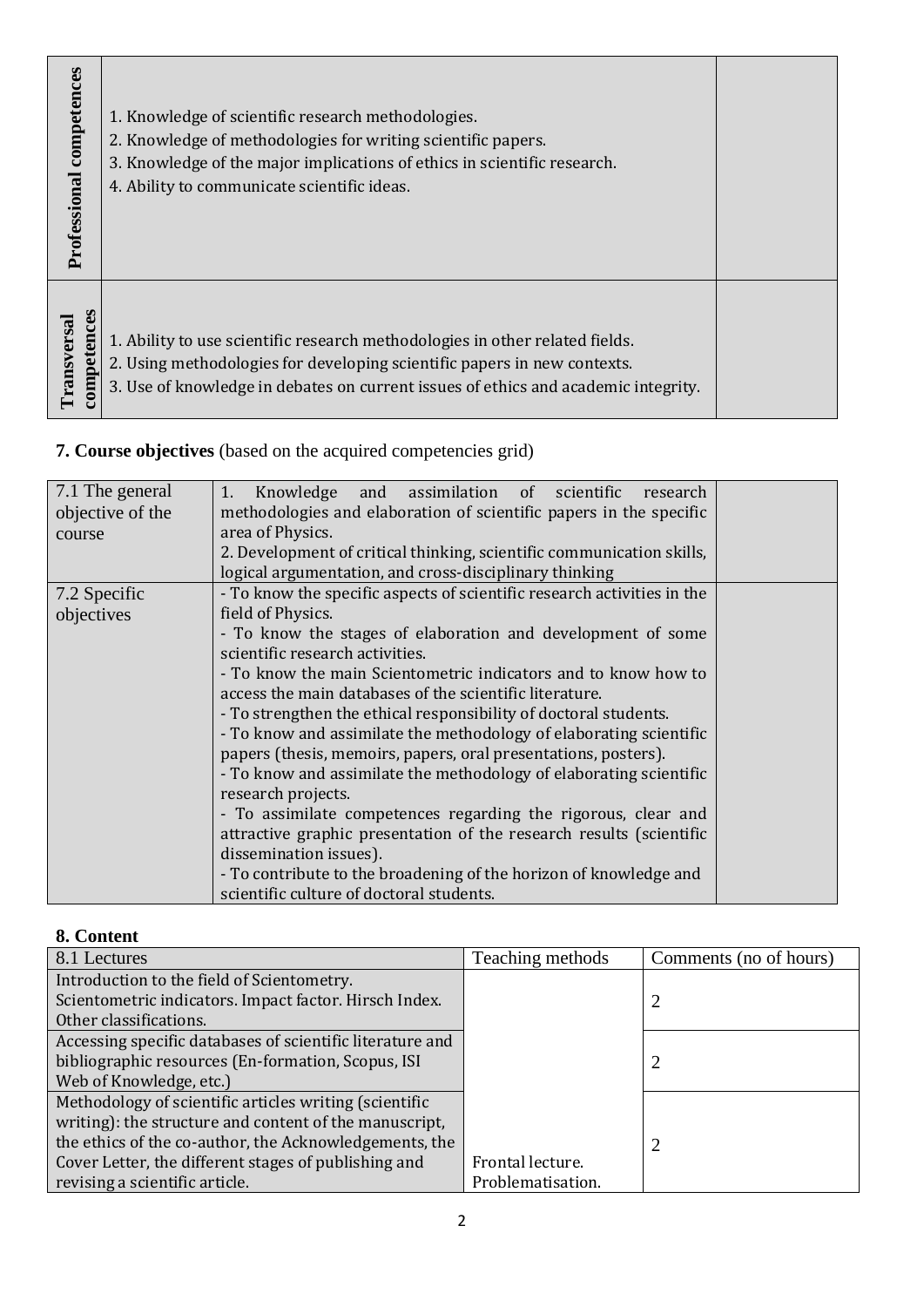| Strategies for publishing in top journals, the open-                                                   | Case study.           |                        |
|--------------------------------------------------------------------------------------------------------|-----------------------|------------------------|
| access journal policy, use of graphic illustrations,                                                   |                       | $\overline{2}$         |
| graphical / video-abstract, popularization and                                                         |                       |                        |
| visibility of published articles.                                                                      |                       |                        |
| Specific issues of scientific research in the field of                                                 |                       |                        |
| Physics. Defining and developing an original and                                                       |                       | $\overline{2}$         |
| relevant research topic in Physics.                                                                    |                       |                        |
| General methodology of writing a research project.                                                     |                       | $\overline{2}$         |
| Content: novelty, context, impact, structure,                                                          |                       |                        |
| description, implementation, risk factors. Scientific                                                  |                       |                        |
| research methods and implementation in a Ph.D.                                                         |                       |                        |
| Thesis. Structure and content of a Ph.D. thesis                                                        |                       |                        |
| manuscript.                                                                                            |                       |                        |
| Methodologies for processing and graphical                                                             |                       | $\overline{2}$         |
| presentation of results in a doctoral thesis.                                                          |                       |                        |
| <b>Total</b>                                                                                           |                       | 14 <sub>h</sub>        |
|                                                                                                        |                       |                        |
| 8.2 Seminars / laboratory classes                                                                      | Teaching methods      | Comments (no of hours) |
| Critical aspects regarding the inflation of irrelevant                                                 |                       | $\overline{2}$         |
| scientific production, the inflation of irrelevant                                                     |                       |                        |
|                                                                                                        |                       |                        |
| scientific publications, ethical issues in scientific<br>publications.                                 | Case study.           |                        |
|                                                                                                        | Debates.              |                        |
| Methods of disseminating research results in the                                                       | Case studies prepared | $\overline{2}$         |
| scientific community and in society (publications,                                                     | by students, based on |                        |
| workshops, web pages)                                                                                  | their individual      |                        |
| Case study: Elements of complex scientific graphics in<br>two- and three-dimensional format            | doctoral research     | $\overline{2}$         |
| Case study: Presentation of the development of a                                                       | topics                | $\mathbf{1}$           |
| topical research field                                                                                 |                       |                        |
| Bibliography:                                                                                          |                       |                        |
| 1. David B. Resnik: The Ethics of Science: An Introduction, Philosphical Issues in Science (Routledge, |                       |                        |
| 1998)                                                                                                  |                       |                        |

3. Science Rules: A Historical Introduction to Scientific Methods, Ed. Peter Achinstein, (Johns Hopkins University Press, 2004).

4. Writing Science: How to Write Papers That Get Cited and Proposals That Get Funded, (Oxford University Press; 1 edition, 2011).

5. Kerans ME, de Jager M. 2010. Handling plagiarism at the editor's desk. European Science Editing 36(3): 62-66. http://www.ease.org.uk/sites/default/files/ese\_aug10.pdf

6. Bernhard Blümich, NMR Imaging Of Materials (Oxford University Press, 2013)

### **9. Aligning the contents of the discipline with the expectations of the epistemic community representatives, professional associations and standard employers operating in the program field**

The content of the course is similar to the ones from other Western and Romanian universities.

The course content intends to endeavour the students with specific skills that meet employment request in research institutions, universities, professional associations, etc: (i) deep knowledge of research methodology in Physics area and related fields, (ii) ability to access the scientific information using specific databases, (iii) perform methodologic analysis and develop critical thinking, (iv) develop the ability to write scientific papers, generate innovative ideas and find transdisciplinary solutions.

## **10. Examination**

| Activity type | 10.1 Evaluation criteria                             | 10.2 Evaluation methods | 10.3 Weight in<br>the final grade |
|---------------|------------------------------------------------------|-------------------------|-----------------------------------|
| 10.4 Lectures | Assessment of knowledge<br>Understanding of concepts | <sup>1</sup> Exam       | 75%                               |